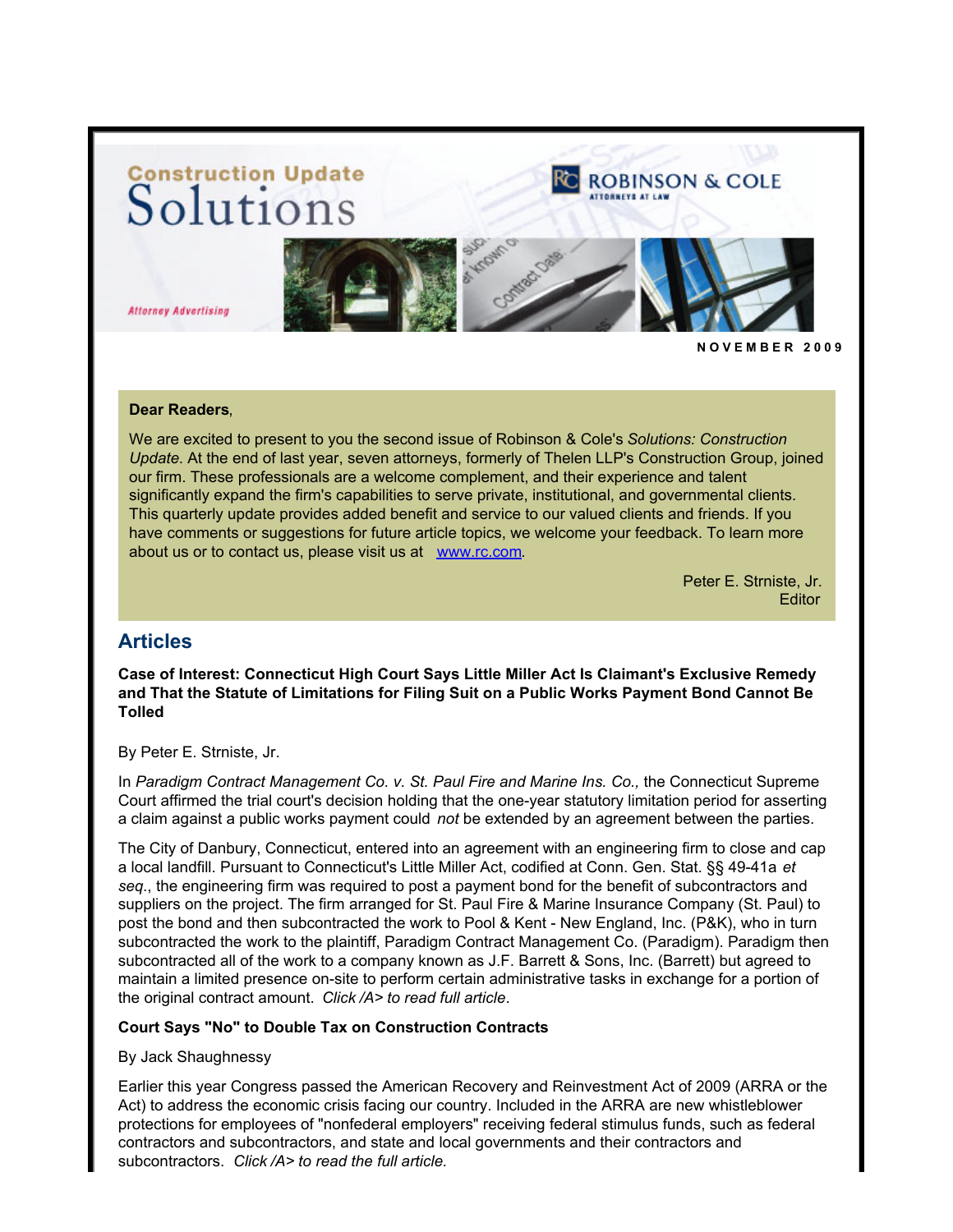#### **Federal Contractors: FAR E-Verify Rule in Effect as of September 8, 2009**

#### By Natalia A. Sharubina

On August 25, 2009, a federal district judge for the District of Maryland denied the U.S. Chamber of Commerce's challenge to an amendment to the Federal Appropriation Regulation (FAR) - originally mandated by an Executive Order from President Bush and recently adopted by the Obama administration. Consequently, after many months of postponement, as of **September 8, 2009**, the FAR rule is now in effect, requiring that participating federal vendors (and flow-down subcontractors) sign up for E-Verify as a means of verifying that their employees are eligible to work in the United States. *Click /A> to read full article.*

#### **Greening Connecticut's Buildings**

#### By Thomas P. Cody and Michele L. Maresca

On July 8, 2009, Governor Rell signed Public Act 09-192 (the Act) into law. The Act requires the State Building Inspector (the Inspector) and the Codes and Standards Committee (the Committee) to amend the State Building Code (the Code) to include green building standards for commercial and residential buildings and building elements.

The Act does not apply to state buildings, which are instead subject to the recently enacted High Performance Building Construction Standards for State-Funded Buildings (the Regulations) set forth at Section 16a-38k-1 et seq. of the Regulations of Connecticut State Agencies (RCSA). The Regulations, together with the implementation of the Act, make Connecticut one of the first states to require green building standards for public and private construction. *Click /A> to read full article.*

## **Firm News & Notes**

## **At the Podium**

Construction partner Martin A. Onorato and employment partner Stephen W. Aronson took to the podium at a recent educational program entitled "Employment Practices: Difficult Times Bring Difficult Issues" for the Connecticut Chapter of the American Institute of Architects (AIA). Mr. Aronson addressed the topics of evaluating cost-saving techniques such as reductions in force, misclassifying contractors and employees, responding to the swine flu and business continuity approaches, protecting trade secrets and confidential information, and establishing a positive work environment. Mr. Onorato, chair of the AIA Connecticut Professional Practice Committee, served as program moderator.

#### **In Print**

Construction cochair Dennis C. Cavanaugh recently authored the Connecticut chapter in the book *A State-by-State Guide to Construction and Design Law: Current Statues and Practices*, Second Edition. Mr. Cavanaugh's chapter provides a comprehensive review of Connecticut design and construction law and is a valuable resource for lawyers negotiating or reviewing construction or design contracts for projects outside their jurisdiction. The guide is published by the Real Property, Trust and Estate Law Section of the American Bar Association. Construction partner Martin A. Onorato and associate Keane E. Aures assisted Mr. Cavanaugh with the drafting of this chapter.

#### **In Attendance**

Robinson & Cole attorneys Greg R. Faulkner and Garry C. Berman recently attended the Higher Education Real Estate Lawyers Conference in Las Vegas. Mr. Berman presented on the topic of Leasing Issues Arising When Landlords and Tenants Are in Financial Distress

Robinson & Cole attends AGC of Massachusetts Build New England Awards Dinner on October 19. *Click* 

*/EM> to view photo. Of Note*

- *Dennis C. Cavanaugh, cochair of the firm's Construction Group was elected as secretary of the University of Connecticut Alumni Association for the 2009-2010 term.*
- *Construction attorney Alex E. Baez has been appointed to the Rhode Island Bar Association's Federal Court Bench/Bar Committee. Products liability and subrogation attorney Dana M. Horton*